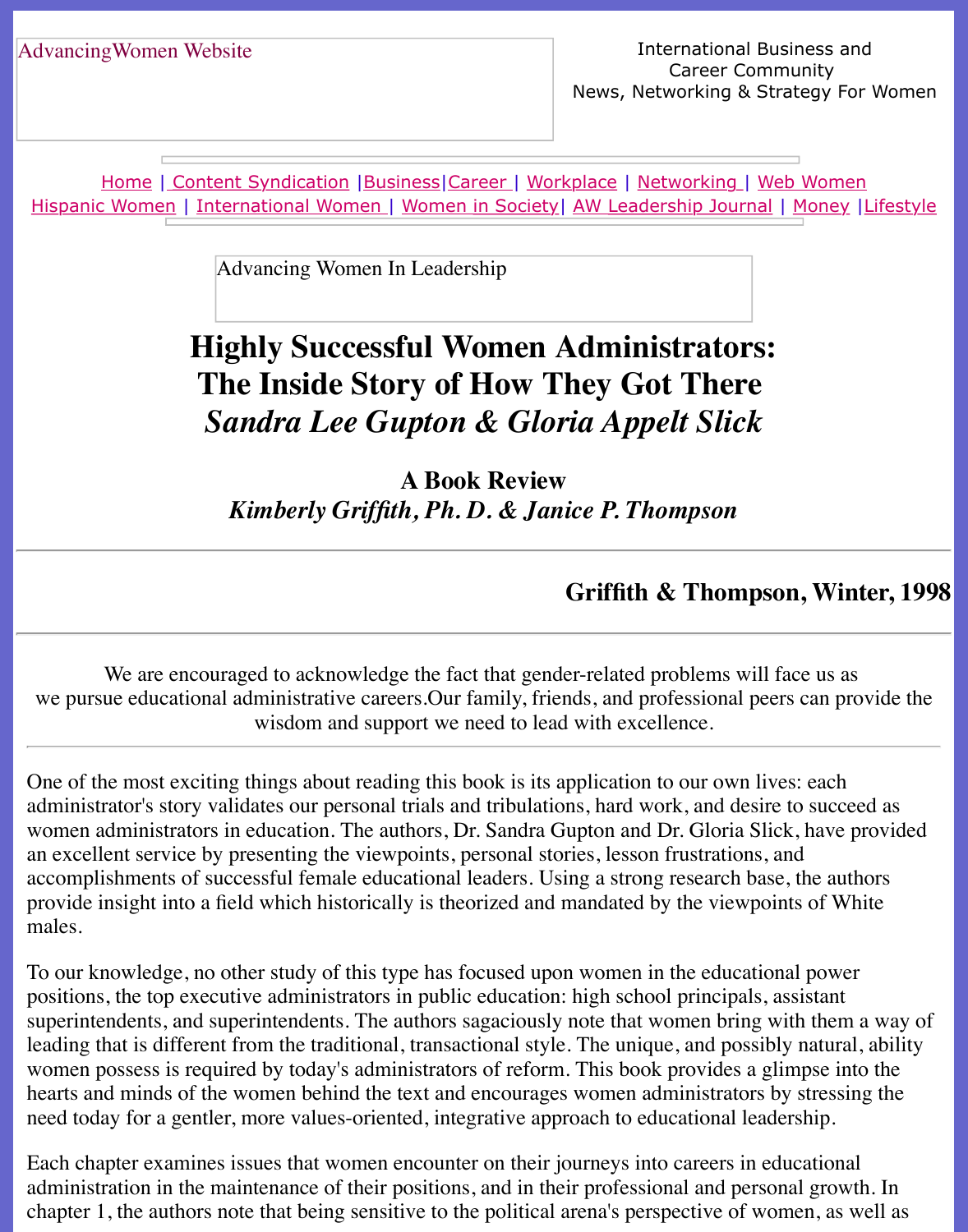developing political awareness of the system and how it functions, is imperative, Having the proper credentials is only part of the preparation necessary for success in the job, and does not guarantee acquiring or retaining a position. Commonalities shared by female administrators indicate that one must be prepared for challenges above and beyond what might be expected of male counterparts. Another lesson indicated in the chapter is that the journey to the top involves insight into both the personal and transpersonal, as well as psychological and sociological, aspects of our changing cultural milieu.

In chapter 2, women administrators call loudly to other women, encouraging them to plan their careers. Each participant's story resounds with the advice that career mapping is essential. Lack of planning has kept many women from successfully reaching the top. The authors indicate that it is important to have a blueprint for your career and to use strategizing skills from the start. Networking with others and learning from mentors can help seize opportunities to grow and facilitate career advancement.

The third lesson reminds women that perseverance must prevail. Several of the women who provided responses to the authors indicated that they had little encouragement to pursue careers not traditionally occupied by women. Cultural biases also abound, and the data indicates that women in administration encounter numerous gender-related barriers. Other issues of this chapter cluster around family responsibilities and mobility problems which each woman overcame by tapping into the ability to perservere.

In chapter 4, the issues of diligence and professionalism are stressed. Gupton and Slick found that women frequently refer not only to having a strong work ethic, but also to being willing and able to work harder than their male counterparts in administrative positions. Many women administrators feel that they still have to prove their worth in a male-dominated environment. The authors also indicate the need for women to hold fast to both a high priority of professionalism and strength of character. Remembering to laugh, refusing to whine, and keeping a professional, dedicated, positive attitude are essential for women in leadership.

In chapter 5, the results of a November, 1995, USA Weekend reader survey indicate that compassion, tolerance, responsibility, integrity, and perseverance are highly valued by American families today. Interestingly, the authors note that these same values and families today. Interestingly, the authors note that these same values form the core characteristics of women leaders who tell their stories in the book. The importance of believing in oneself, adhering to one's values and maintaining personal integrity despite political pressure is addressed. Most of the women administrators surveyed acknowledged that they make decisions in the best interests of the students.

In chapter 6, women are encouraged to network and support each other. We are encouraged to acknowledge the fact that gender-related problems will face us as we pursue educational administrative careers. Our family, friends, and professional peers can provide the wisdom and support we need to lead with excellence. Political savvy and skill are also recognized as essential elements for success as leaders in education.

The seventh lesson concerns the importance of both finding and being a mentor. Specific mentoring strategies are outlined in order to improve communication and to share the power of information. Lifelong learning, risk-taking, envisioning, establishing priorities, and reflecting are suggested to establish us as credible leaders.

The final lesson is to lead by example. One woman administrator said that the ability to facilitate meetings, to resolve conflicts, to problem solve with diverse groups, and to listen well have changed the status of women in education. Women possess the attributes of creativity, flexibility, and orientation toward people rather than things.